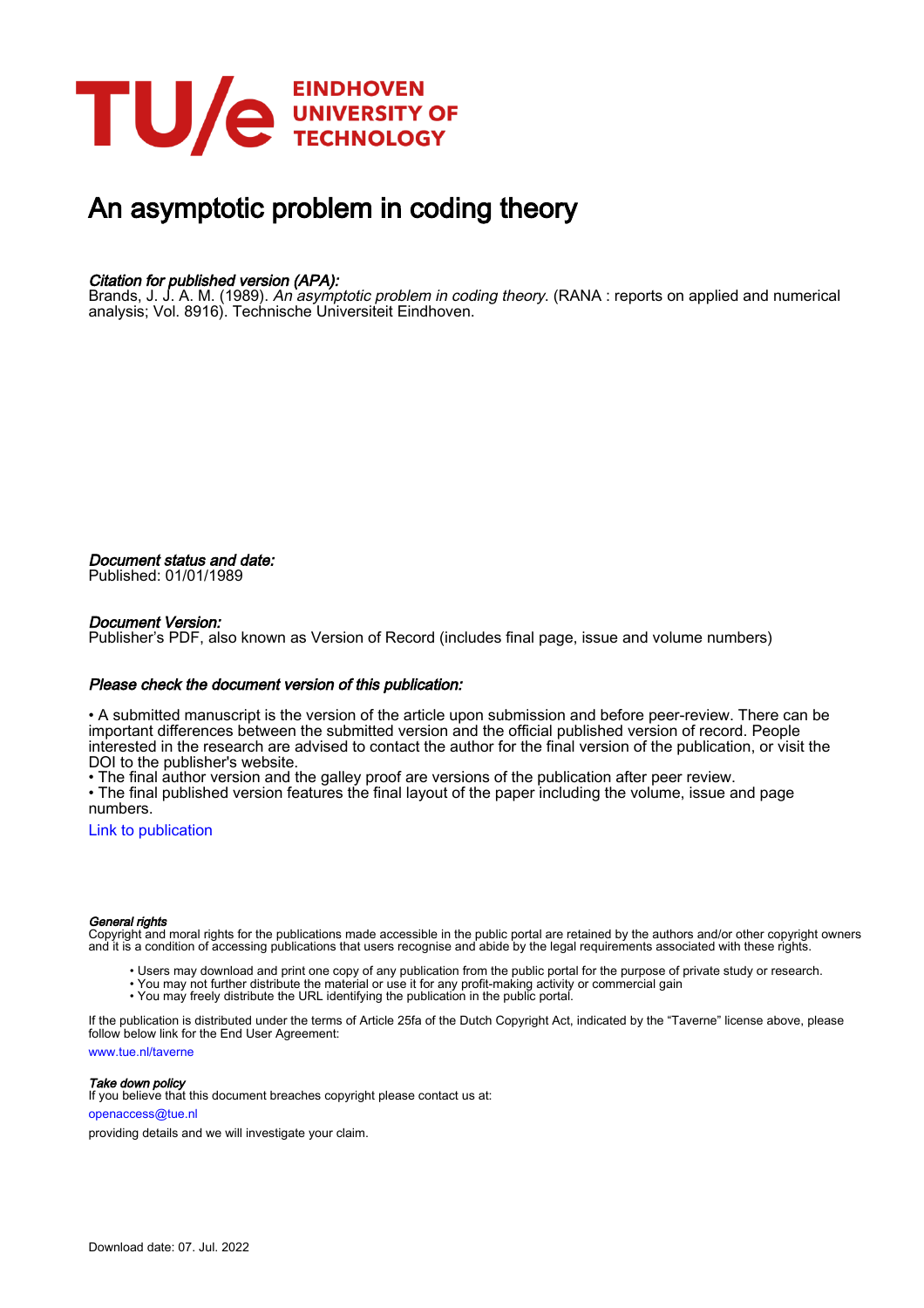# **Eindhoven University of Technology Department of Mathematics and Computing Science**

 $\bar{\mathcal{A}}$ 

RANA 89-16 August 1989 AN ASYMPTOTIC PROBLEM IN CODING THEORY by J.J.A.M. Brands



Repons on Applied and Numerical Analysis Department of Mathematics and Computing Science Eindhoven University of Technology P.O. Box 513 5600 MB Eindhoven The Netherlands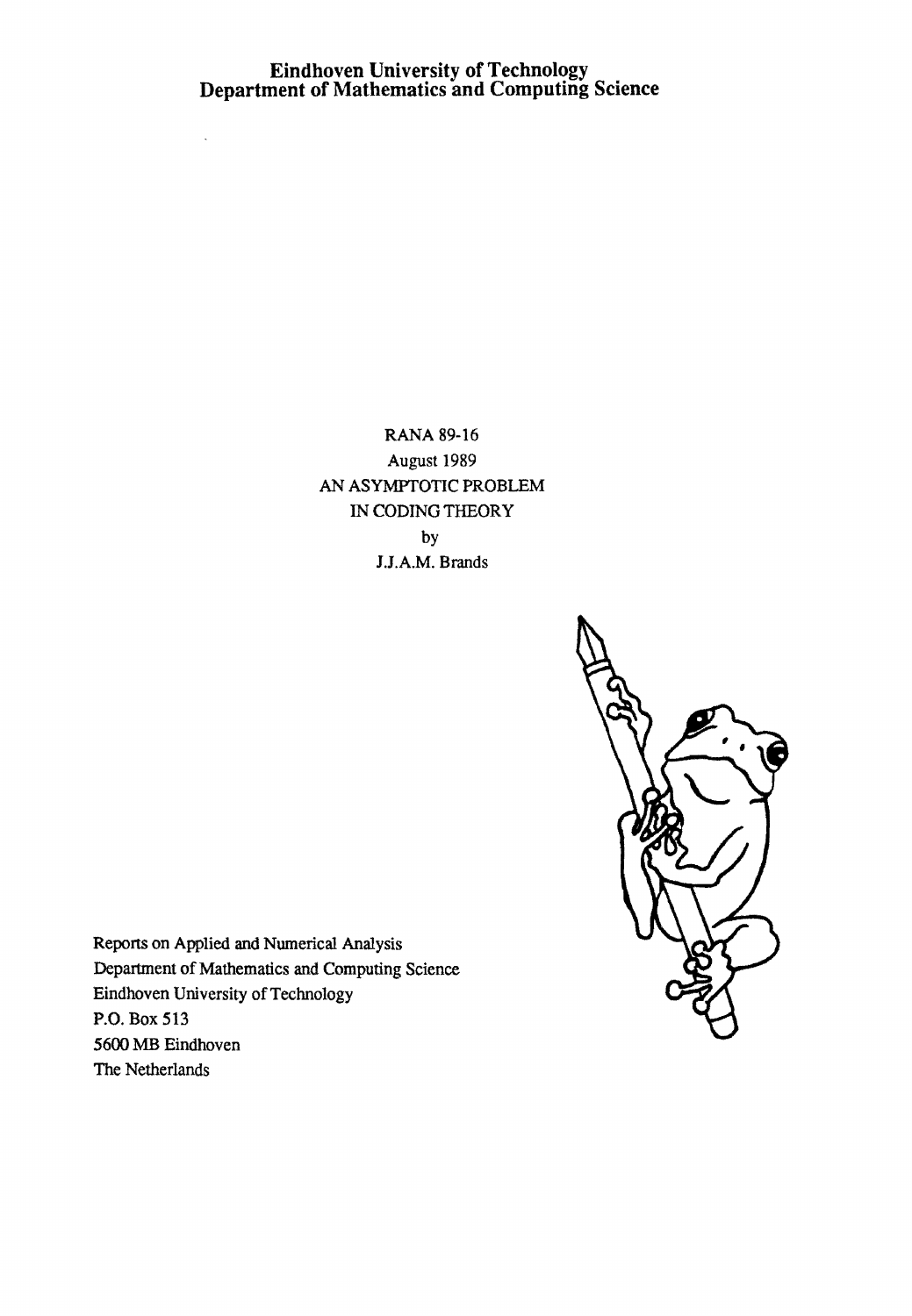### AN ASYMPTOTIC PROBLEM IN CODING THEORY

by

I.I.A.M. BRANDS Department of Mathematics and Computing Science Eindhoven University of Technology The Netherlands

#### ABSTRACT

The asymptotic behaviour of  $x \sum_{n=1}^{\infty} (f(kx))^n$  for  $n \to \infty$  and of  $\sum_{n=1}^{\infty} \prod_{n=1}^{k} f(ix)$  for  $x \downarrow 0$  is determined  $k=0$  i=0 together with explicit bounds for the hidden constants. Here  $f$  is a positive nonincreasing function on  $[0, \infty)$  with given asymptotic behaviour at zero.

#### 1. INTRODUCTION

In [1] the improvement of the Mean Time To Failure for degrading memory systems is studied if a combined test-error-correcting procedure is applied. The authors were confronted with problems which will be fonnulated explicitly in Section 3 of this paper. These problems can be formulated in a more general setting.

Let  $f: [0,\infty) \to [0,\infty)$  be monotonically nonincreasing with the following properties:

There are real numbers *a*,  $\alpha$  and  $\beta$  with  $a > 0$ ,  $0 < \alpha < \beta$  such that  $\int f(x) dx$  exists and o

$$
f(x) = 1 - ax^{\alpha} + O(x^{\beta}) \quad (x \downarrow 0).
$$

It is asked to find lower and upper bounds for

$$
S(x,n) := x \sum_{k=0}^{\infty} (f(kx))^n
$$

for  $x \ge 0$  and *n* sufficiently large, and for

$$
P(x) := \sum_{k=0}^{\infty} \prod_{i=0}^{k} f(ix)
$$

for  $x > 0$  sufficiently small.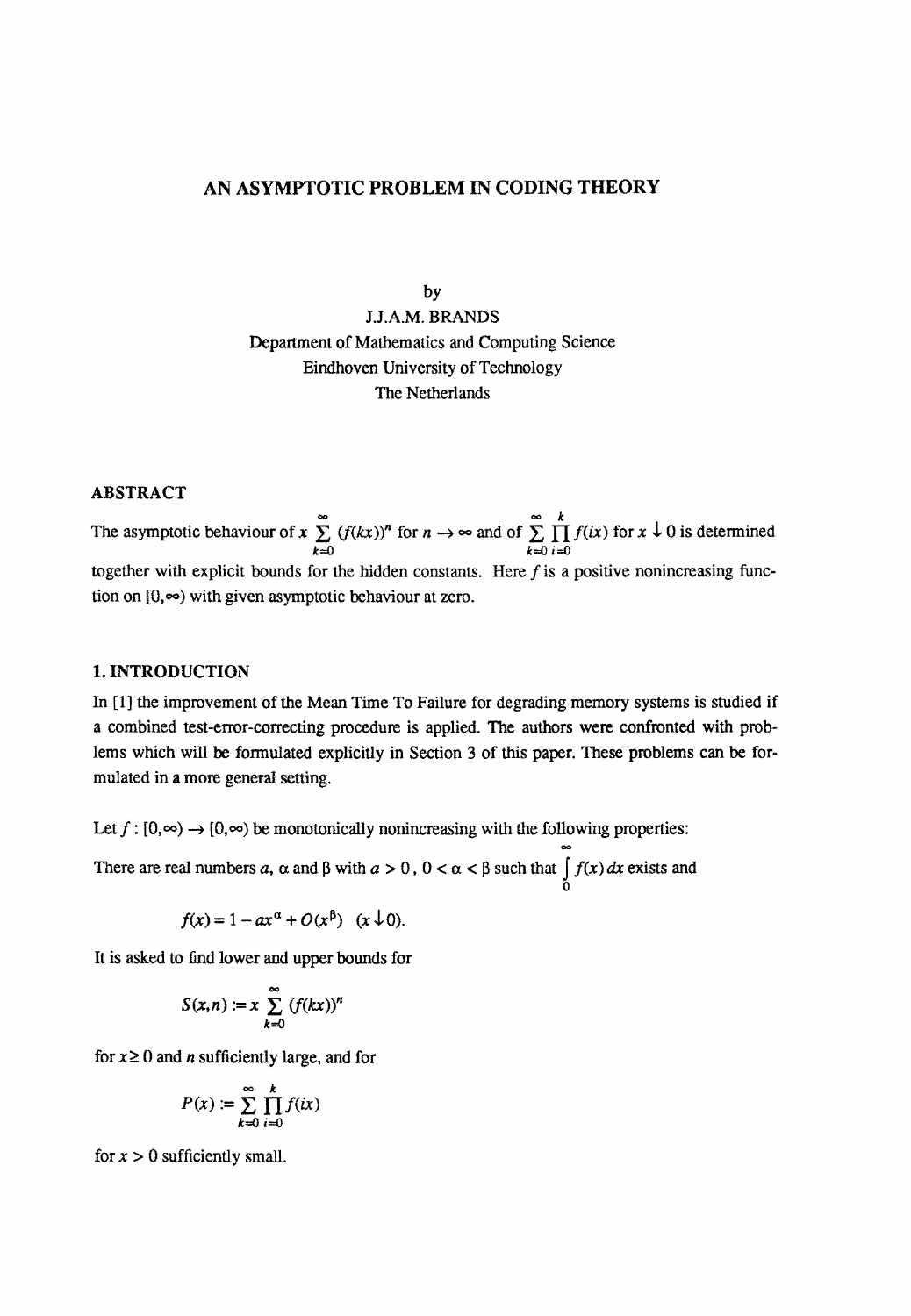In Section 2 we formulate the results. We apply these results to the original problems from [1] in Section 3. In Section 4 we shall prove a lemma the application of which to the problems stated above is given in Section 5 and 6.

#### 2. RESULTS

For  $r_1, r_2 \in (0, \infty], p > 0, q_1, q_2 \in \mathbb{R}$ ,  $A > 0$ ,  $0 < \mu < v$ ,  $y \ge A$ ,  $k \in \mathbb{N}$  and a function  $h: [0,\infty) \to [-\infty,0]$  such that  $\int \exp[Ah(s)]ds$  exists, all to be specified below, the following o expressions are defined:

$$
I_k(p) := p^{-(1+kv)/\mu} \mu^{-1} \Gamma((1+kv)/\mu) y^{-(1+kv-k\mu)/\mu}
$$

 $\tau_1$  and  $\tau_2$  are such that  $\tau_i \in (0, r_i)$  and  $p\tau_i^{\mu} - q_i \tau_i^{\nu} > 0$  (*i* = 1,2)

$$
R_1 := 2p^{-1} \mu^{-1} \tau_1^{1-\mu} y^{-1} \exp[(-p\tau_1^{\mu} + q_1\tau_1^{\nu})y]
$$
  
\n
$$
R_2 := \int_0^{\infty} \exp[Ah(s)] ds \exp[(-p\tau_2^{\mu} + q_2\tau_2^{\nu}) (y - A)]
$$
  
\n
$$
A_1 := \begin{cases} \max (A, 2p^{-1} \mu^{-1} \tau_1^{-\mu} (1 + v - \mu)) & \text{if } r_1 < \infty \\ A & \text{if } r_1 = \infty \end{cases}
$$
  
\n
$$
B_1 := \begin{cases} I_0(p) + q_1 I_1(p) - R_1 & \text{if } r_1 < \infty \\ I_0(p) + q_1 I_1(p) & \text{if } q_1 \le 0 \text{ and } r_1 = \infty. \end{cases}
$$
  
\n
$$
B_2 := \begin{cases} I_0(p) + q_2 I_1(p) + \frac{1}{2} q_2^2 I_2(p - q_2\tau_2^{-\mu}) + R_2 & \text{if } q_2 > 0 \\ I_0(p) + q_2 I_1(p) + \frac{1}{2} q_2^2 I_2(p) + R_2 & \text{if } q_2 \le 0 \\ I_0(p) + q_2 I_1(p) + \frac{1}{2} q_2^2 I_2(p) & \text{if } q_2 \le 0 \text{ and } r_2 = \infty. \end{cases}
$$

Let f be as in Section 1. Let  $\delta_1, \delta_2 \in (0, \infty]$  and  $c_1, c_2 \in \mathbb{R}$  be such that

(1) 
$$
\log f(x) \ge -a x^{\alpha} + c_1 x^{\gamma} \quad (0 \le x < \delta_1)
$$

$$
\log f(x) \le -a x^{\alpha} + c_2 x^{\gamma} \quad (0 \le x < \delta_2)
$$

where  $\gamma := \min\{2\alpha, \beta\}.$ Then

> $S(x, n) \ge B_1$   $(x \ge 0, n \ge A_1)$  $S(x,n) \leq x + B_2$   $(x \geq 0, n \geq A_1)$

with

$$
p := a, \mu := \alpha, \nu := \gamma, q_1 := c_1, q_2 := c_2, A = 1,
$$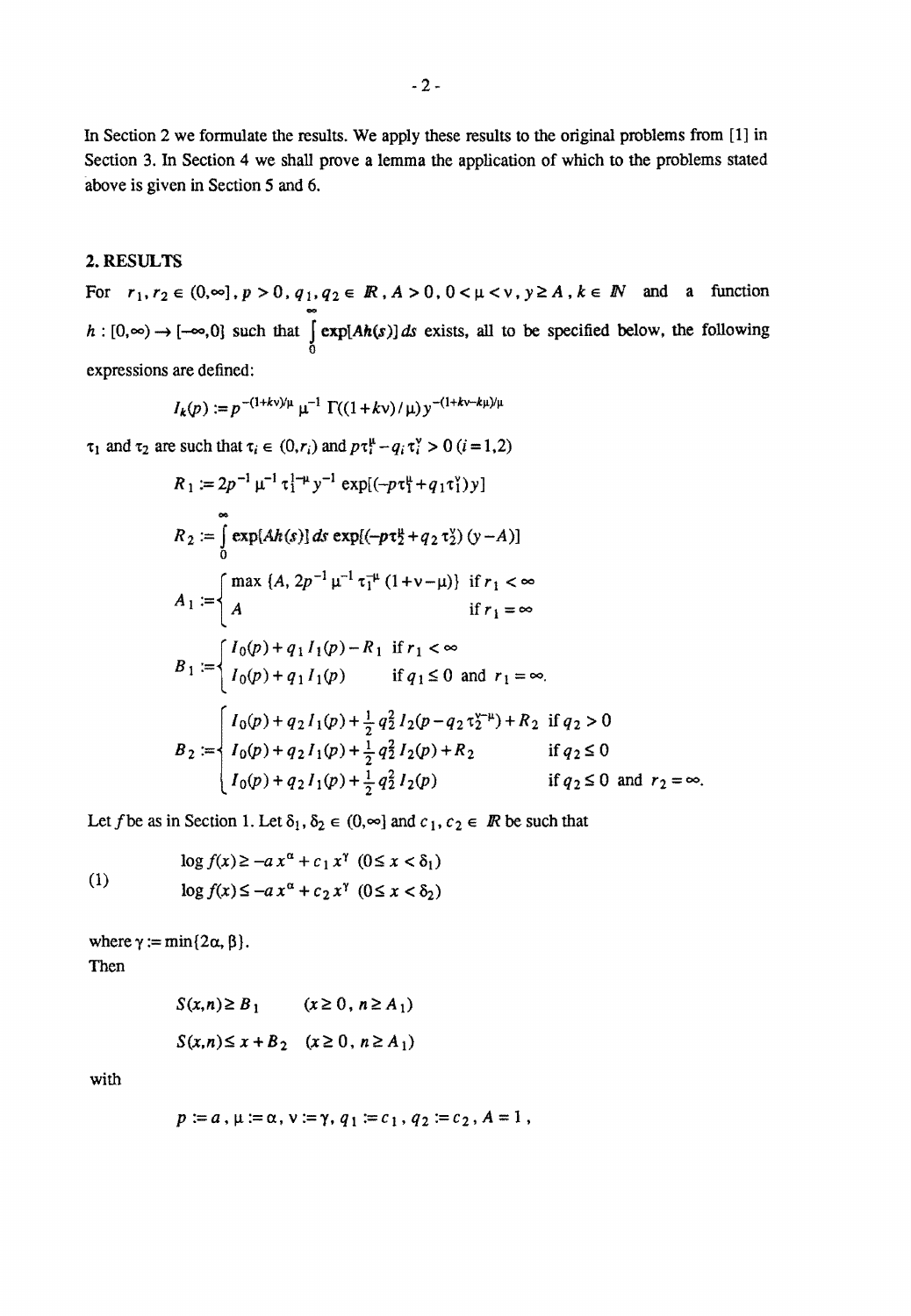$$
r_1 := \delta_1 \, , \, r_2 := \delta_2 \, , \, h := \log f \, , \, y := n \, , \, \int_0^\infty \exp[A \, h(s)] \, ds = \int_0^\infty f(s) \, ds \, ,
$$

and

$$
P(x) > x^{-1} B_1 - 1 \quad (x \ge A_1^{-1})
$$
  

$$
P(x) < x^{-1} B_2 + 1 \quad (x \ge A^{-1})
$$

with

$$
p := a(\alpha + 1)^{-1}, \mu := \alpha + 1, \nu := \gamma + 1, q_1 := c_1(1 + \gamma)^{-1}, q_2 := c_2(1 + \gamma)^{-1},
$$
  

$$
A > 0, r_1 := \delta_1, r_2 := \delta_2, h(x) := \int_0^x \log f(s) \, ds, \quad y := x^{-1}, \quad \int_0^\infty \exp[A \, h(s)] \, ds \le A^{-1} + \int_0^\infty f(s) \, ds.
$$

#### **3. APPLICATION**

Now we shall apply the results to the problems in [IJ. Let  $l, m \in \mathbb{N}$ ,  $1 \leq l < m$ . Let

$$
g(y) := \sum_{k=0}^{l} \binom{m}{k} y^{m-k} (1-y)^k = 1 - \sum_{k=l+1}^{m} \binom{m}{k} y^{m-k} (1-y)^k \quad (0 \le y \le 1).
$$

The function  $f$  is defined by

$$
f(x) := g(e^{-x}) \quad (0 \le x < \infty).
$$

Clearly

$$
f(x) \sim \begin{bmatrix} m \\ l \end{bmatrix} e^{-(m-l)x} \quad (x \to \infty)
$$

whence  $\int f(s) ds$  exists. o

Furthermore, since

(2) 
$$
f'(x) = -m \begin{bmatrix} m-1 \\ l \end{bmatrix} e^{-mx} (e^x - 1)^l \quad (x \ge 0)
$$

is negative for  $x > 0$ , f is monotonically decreasing on  $[0, \infty)$ . Finally

$$
f(x) = 1 - \begin{bmatrix} m \\ l+1 \end{bmatrix} x^{l+1} + O(x^{l+2}) \quad (x \downarrow 0).
$$

Hence  $f$  satisfies all of the required conditions mentioned in Section 1. In order to apply the results of Section 2 we have to determine numbers  $\delta_1$ ,  $\delta_2$ ,  $c_1$  and  $c_2$  such that (1) holds.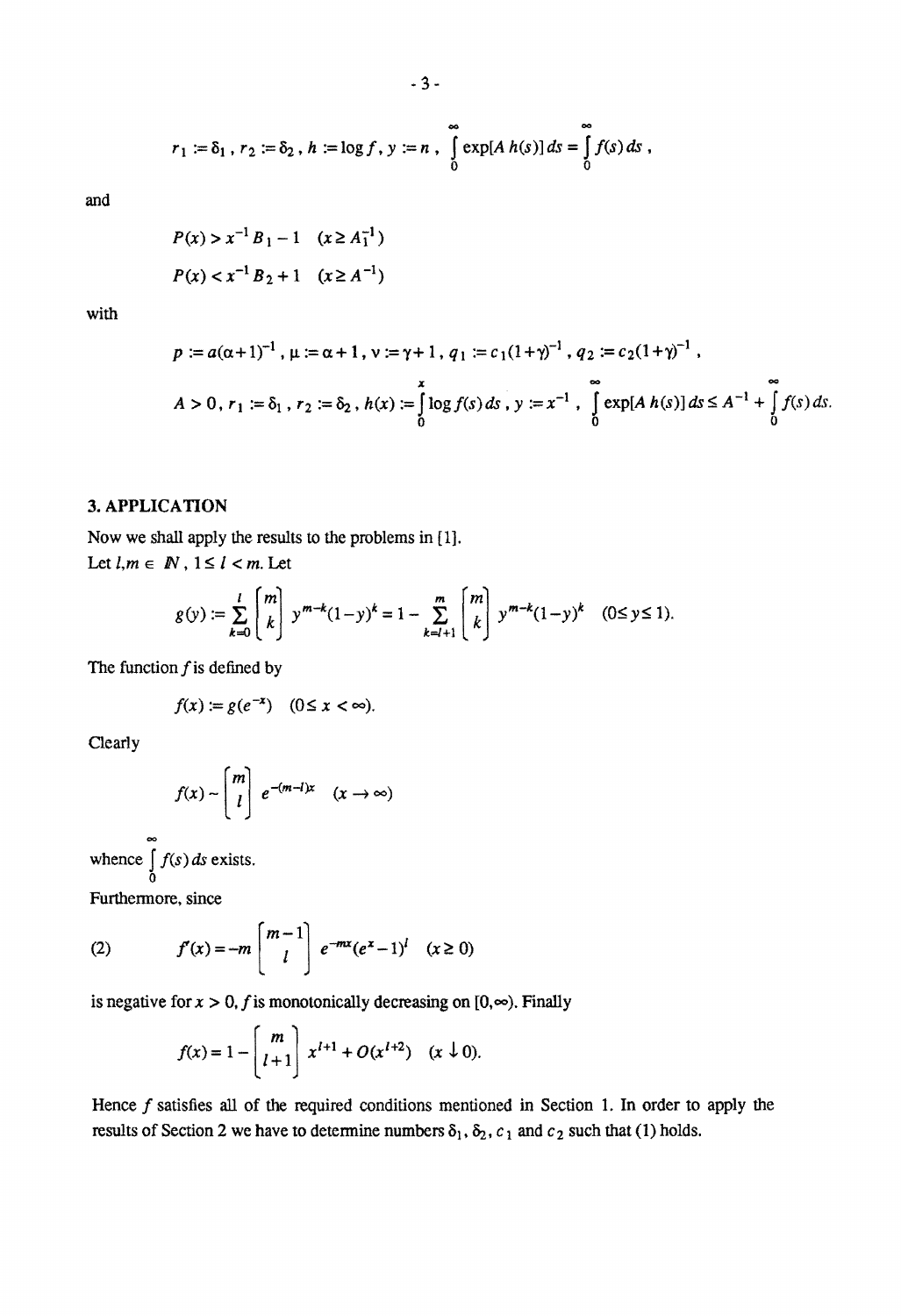In [1] it has been proved that

$$
\log f(x) \ge -\left[\frac{m}{l+1}\right] x^{l+1} \quad (x \ge 0).
$$

Hence we can take  $c_1 = 0$  and  $\delta_1 = \infty$ . But the Taylor expansion of log f about  $x = 0$ ,

$$
\log f(x) = -\begin{bmatrix} m \\ l+1 \end{bmatrix} x^{l+1} + (m - \frac{1}{2} l) (l+1) (l+2)^{-1} \begin{bmatrix} m \\ l+1 \end{bmatrix} x^{l+2} \cdots
$$

shows that, in principle, a sharper inequality of the kind

$$
\log f(x) \ge -\left[\frac{m}{l+1}\right] x^{l+1} + c_1 x^{l+2} \quad (0 \le x < \delta_1 < \infty)
$$

is possible with  $c_1 > 0$ .

Using (2) we can write

$$
\log f(x) \le -1 + f(x) = -m \begin{bmatrix} m-1 \\ l \end{bmatrix} \int_{0}^{x} e^{-(m-\frac{1}{2}l)t} (e^{\frac{1}{2}l} - e^{-\frac{1}{2}l})^{l} dt
$$
  
\n
$$
\le -m \begin{bmatrix} m-1 \\ l \end{bmatrix} \int_{0}^{x} (1 - (m-\frac{1}{2}l)t) t^{l} dt
$$
  
\n
$$
= -\begin{bmatrix} m \\ l+1 \end{bmatrix} x^{l+1} + (m-\frac{1}{2}l) (l+1) (l+2)^{-1} \begin{bmatrix} m \\ l+1 \end{bmatrix} x^{l+2} \quad (x \ge 0).
$$
  
\ncan take  $c_0 = (m-1, l) (l+1) (l+2)^{-1} \begin{bmatrix} m \\ m \end{bmatrix}$  and  $\delta_0 = \infty$ 

Hence we can take  $c_2 = (m - \frac{1}{2}l) (l + 1) (l + 2)^{-1} \left[ l + 1 \right]$  and  $\delta_2 = \infty$ .

This choice of  $c_2$  is also the best possible since it is precisely the coefficient of  $x^{l+2}$  in the Taylor expansion.

Finally, we need an upper bound for  $\int f(s) ds$  $\boldsymbol{\delta}$ 

$$
\int_{0}^{\infty} f(s) ds = \sum_{k=0}^{l} {m \choose k} \int_{0}^{1} t^{m-k-1} (1-t)^{k} dt = \sum_{k=0}^{l} \frac{1}{m-k}.
$$

Substituting in the results of Section 2

$$
a := \begin{bmatrix} m \\ l+1 \end{bmatrix}, \ \alpha := l+1, \ \beta := l+2, \ c_1 := 0,
$$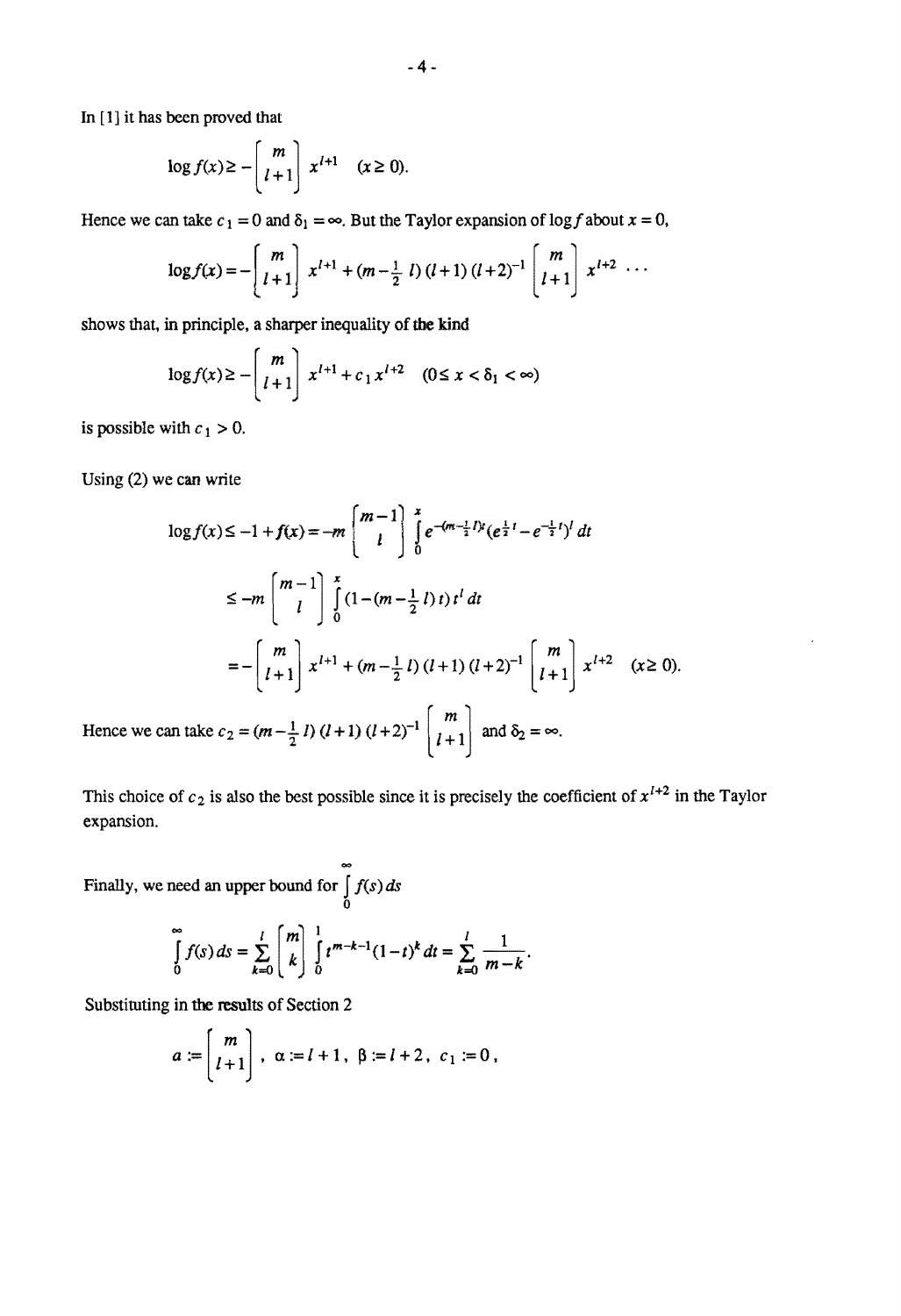$$
c_2 := (m - \frac{1}{2} l) (l + 1) (l + 2)^{-1} \begin{bmatrix} m \\ l + 1 \end{bmatrix}, \ \delta_1 := \infty, \ \delta_2 := \infty,
$$
  

$$
\int_0^\infty f(s) ds = \sum_{k=0}^l \frac{1}{m - k}, \ \int_0^\infty \exp[A \int_0^x \log f(s) ds] dx \le A^{-1} + \sum_{k=0}^l \frac{1}{m - k},
$$

we can find bounds for S and P.

We shall write down the formulas explicitly only in the special case  $l = 1$ . We find

$$
S(x,n) \ge 2^{-1} \pi^{1/2} \begin{bmatrix} m \\ 2 \end{bmatrix}^{-1/2} n^{-1/2} \quad (x \ge 0, n \ge 1)
$$
  

$$
P(x) \ge 3^{-2/3} \Gamma(1/3) \begin{bmatrix} m \\ 2 \end{bmatrix}^{-1/3} x^{-2/3} - 1 \quad (x > 0).
$$

For the upper bounds of S and P we have used the expansion, mentioned in the remark at the end of Section 4, with  $n = 1$ .

$$
S(x,n) \le x + 2^{-1} \pi^{1/2} \binom{m}{2}^{-1/2} n^{-1/2} + \frac{3}{4} (m - 1/2) \binom{m}{2}^{-1} n^{-1} + \left[ \frac{1}{m} + \frac{1}{m - 1} \right] \exp \left[ \frac{-2}{27} n \right] \quad (n \ge 1)
$$

where we have chosen  $\tau_2 = \frac{1}{2m-1}$  and where we have used that  $8/9 \le m(m-1) (m - \frac{1}{2})^{-2} < 1 (m \ge 2).$ 

$$
P(x) \le 3^{-2/3} \Gamma(1/3) \binom{m}{2}^{-1/3} x^{-2/3} + 2^{2/3} 3^{-1/3} \Gamma(5/3) (m - \frac{1}{2}) \binom{m}{2}^{-2/3} x^{-1/3}
$$
  
+  $1 + \left[ 1 + \frac{1}{m} + \frac{1}{m - 1} \right] x^{-1} \exp[-\frac{2}{27} (m - \frac{1}{2})^{-1} (x^{-1} - 1)] \quad (0 < x \le 1),$ 

where we have chosen  $\tau_2 = (m - \frac{1}{2})^{-1}$  and  $A = 1$ .

#### 4. PROOF

The problems to find bounds for  $S$  and  $P$  can be reduced to one problem, namely, to find bounds for integrals of the kind  $\int \exp[y h(s)] ds$ . Therefore we need the following o

### (3) THEOREM

Let  $h : [0, \infty) \to [-\infty, 0]$  be a monotonically nonincreasing function (where it is understood that if  $h(s_1) = -\infty$  for some  $s_1 > 0$  then  $h(s) = -\infty$  for  $s > s_1$ ) with the following properties: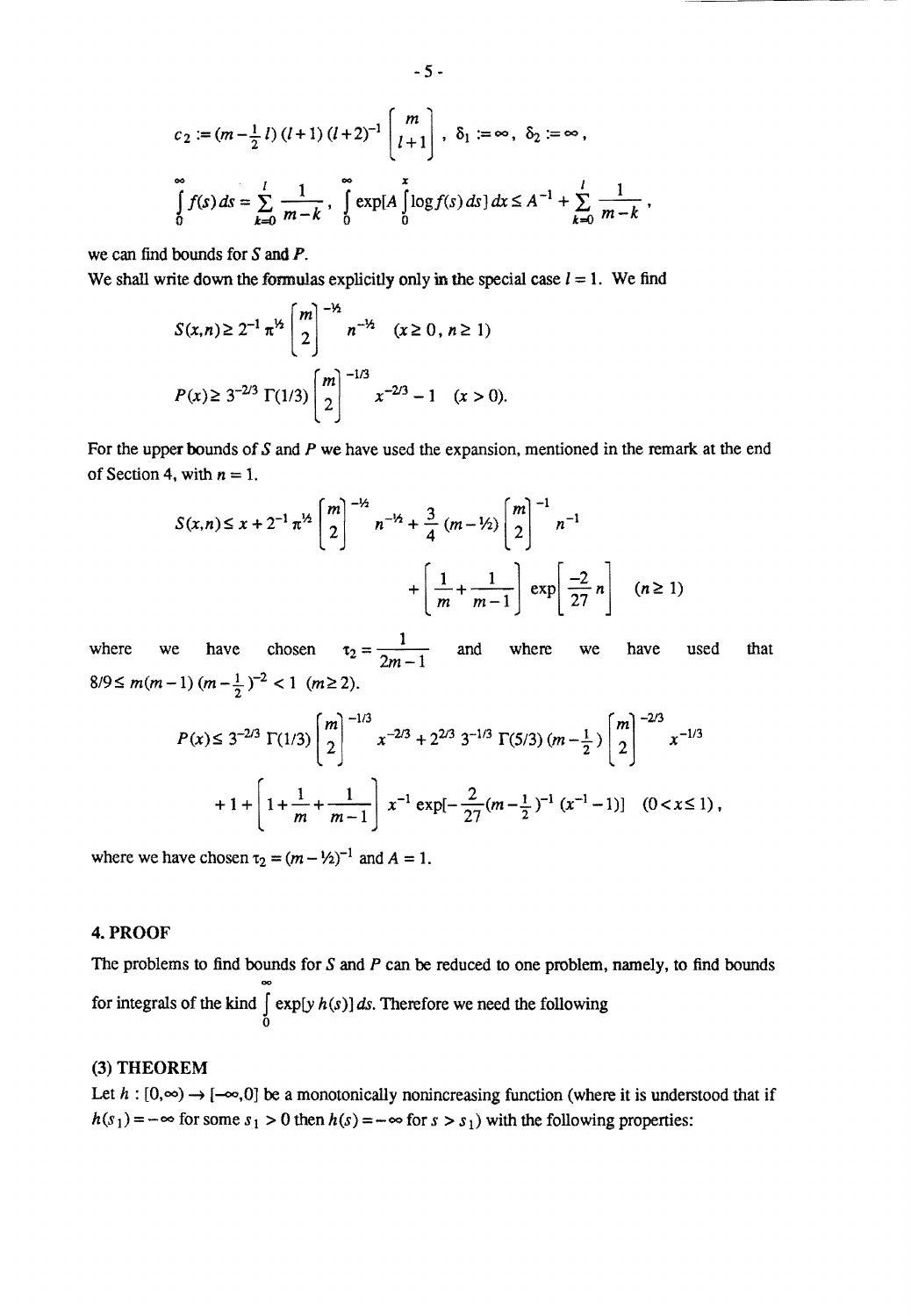There are real numbers p,  $q_1, q_2, r_1, r_2, \mu, \nu, A$  with  $p > 0, r_1 > 0, r_2 > 0$  ( $r_1, r_2$  may eventually be  $\infty$ ),  $q_1 < q_2$ ,  $0 < \mu < v$ ,  $A > 0$  such that

$$
h(s) \le -p s^{\mu} + q_2 s^{\nu} \quad (0 \le s < r_2)
$$
  

$$
h(s) \ge -p s^{\mu} + q_1 s^{\nu} \quad (0 \le s < r_1)
$$

and

$$
\int_{0}^{\infty} \exp[y h(s)] ds \text{ exists for all } y \ge A.
$$

Then

$$
I := \int_{0}^{\infty} \exp[y h(s)] ds
$$

satisfies the following inequalities:

$$
I \geq B_1 \quad (y \geq A_1),
$$
  

$$
I \leq B_2 \quad (y \geq A)
$$

where  $B_1, B_2, A_1$  and all other quantities involved have the same meaning as in Section 2. We mention that in fact  $I_k(p) = \int_{0}^{\infty} \exp[-py s^{\mu}] y^k s^{k\nu} ds$ . o

*Proof of Theorem* (3).

In the sequel we need bounds for the integrals

$$
E_k(\tau) := \int\limits_{\tau}^{\infty} \exp[-py \, s^{\mu}] \, y^k \, s^{k\nu} \, ds \quad (k \in \, \mathbb{N}_0).
$$

#### (4) LEMMA.

Let  $t > 0$ . Let  $F : [0, \infty) \to (0, \infty)$  be defined by

$$
F(z) := \int_{z}^{\infty} e^{-s} s^{t-1} ds \quad (z \ge 0).
$$

Then

$$
F(z) \le 2e^{-z} z^{t-1} \quad (z \ge \max\{0, 2(t-1)\})
$$
  

$$
F(z) \ge \frac{2}{3} e^{-z} z^{t-1} \quad (z \ge \max\{0, -2(t-1)\}).
$$

*Proof of Lemma* (4 J.

From  $e^{-\frac{1}{2}s} s^{t-1} \le e^{-\frac{1}{2}z} z^{t-1}$   $(s \ge z \ge \max\{0, 2(t-1)\})$  it follows that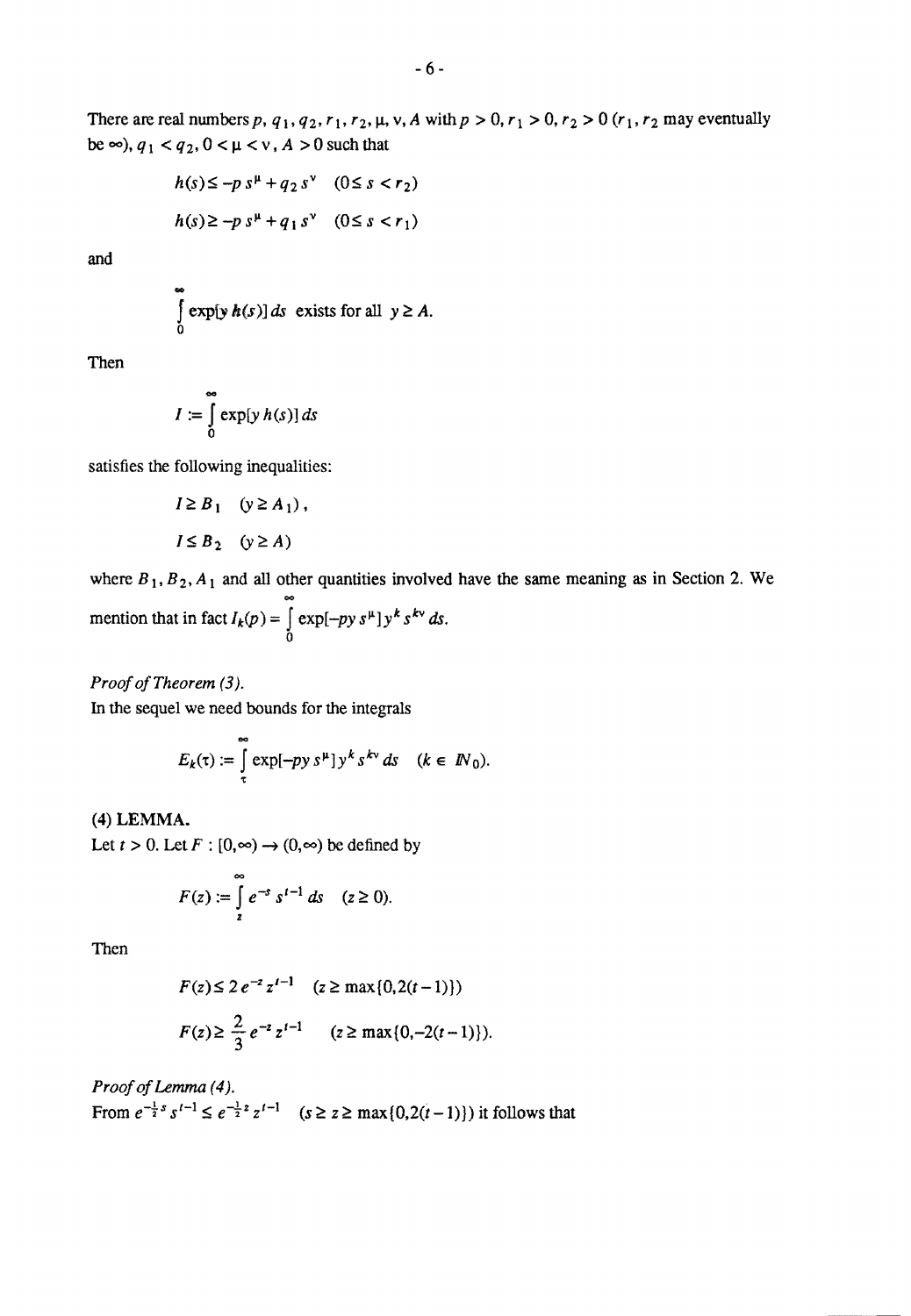$$
F(z) \leq e^{-\frac{1}{2}z} z^{t-1} \int_{z}^{\infty} e^{-\frac{1}{2}s} ds = 2 e^{-z} z^{t-1} \quad (z \geq \max\{0, 2(t-1)\}).
$$

From  $e^{\frac{1}{2}s} s^{t-1} \ge e^{\frac{1}{2}z} z^{t-1}$   $(s \ge z \ge \max\{0, -2(t-1)\})$  it follows that

$$
F(z) \ge e^{\frac{1}{2}z} z^{t-1} \int_{z}^{\infty} e^{-\frac{3}{2}z} ds = \frac{2}{3} e^{-z} z^{t-1} \quad (z \ge \max\{0, -2(t-1)\}).
$$

The substitution py  $s^{\mu} = \sigma$  transforms the integrals  $E_k(\tau)$  into integrals of the kind  $\int_{0}^{\infty} e^{-\sigma} \sigma^{t-1} d\sigma$ . z Using Lemma (4) we find

$$
E_k(\tau) \le \overline{E}_k(\tau) := 2p^{-1} \mu^{-1} \tau^{k+1-\mu} y^{k-1} \exp[-py \tau^{\mu}] \quad (py \tau^{\mu} \ge \max\{0, 2(kv + 1 - \mu)/\mu\})
$$
  

$$
E_k(\tau) \ge \underline{E}_k(\tau) := \frac{1}{3} \overline{E}_k(\tau) \quad (py \tau^{\mu} \ge \max\{0, -2(kv + 1 - \mu)/\mu\}).
$$

We will refer to the lower bound  $E_k(\tau)$  only in the remark at the end of this section.

We remark that

$$
\overline{E}_k(\tau) = \overline{E}_0(\tau) \tau^{k \nu} y^k.
$$

We are now in a position to determine bounds for *I*. To determine a lower bound we consider the two cases  $q_1 \le 0$  and  $q_1 > 0$ .

The case 
$$
q_1 \le 0
$$
. Let  $\tau_1 \in (0, r_1)$ . Then  
\n
$$
I \ge \int_0^{\tau_1} \exp[-pys^{\mu} + q_1 y s^{\nu}] ds = \int_0^{\infty} - \int_{\tau_1}^{\tau_2}
$$
\n
$$
\ge \int_0^{\infty} \exp[-pys^{\mu}] (1 + q_1 y s^{\nu}) ds - \exp[q_1 y \tau_1^{\nu}] E_0(\tau_1)
$$
\n
$$
\ge I_0(p) + q_1 I_1(p) - \exp[q_1 y \tau_1^{\nu}] \overline{E}_0(\tau_1) \quad (y \ge \max\{A, 2(1-\mu)\mu^{-1} p^{-1} \tau_1^{-\mu}\}.
$$

We remark that if  $r_1 = \infty$  we can take the limit  $\tau_1 \rightarrow \infty$ . Then we find

$$
I \ge I_0(p) + q_1 I(p) \quad (y \ge A).
$$

The case  $q_1 > 0$ . Let  $\tau_1 \in (0, r_1)$  be such that  $-p \tau_1^{\mu} + q_1 \tau_1^{\nu} < 0$ . Then

$$
I \geq \int_{0}^{\tau_1} \exp[-pys^{\mu} + q_1 y s^{\nu}] ds \geq \int_{0}^{\tau_1} \exp[-pys^{\mu}] (1 + q_1 y s^{\nu}) ds
$$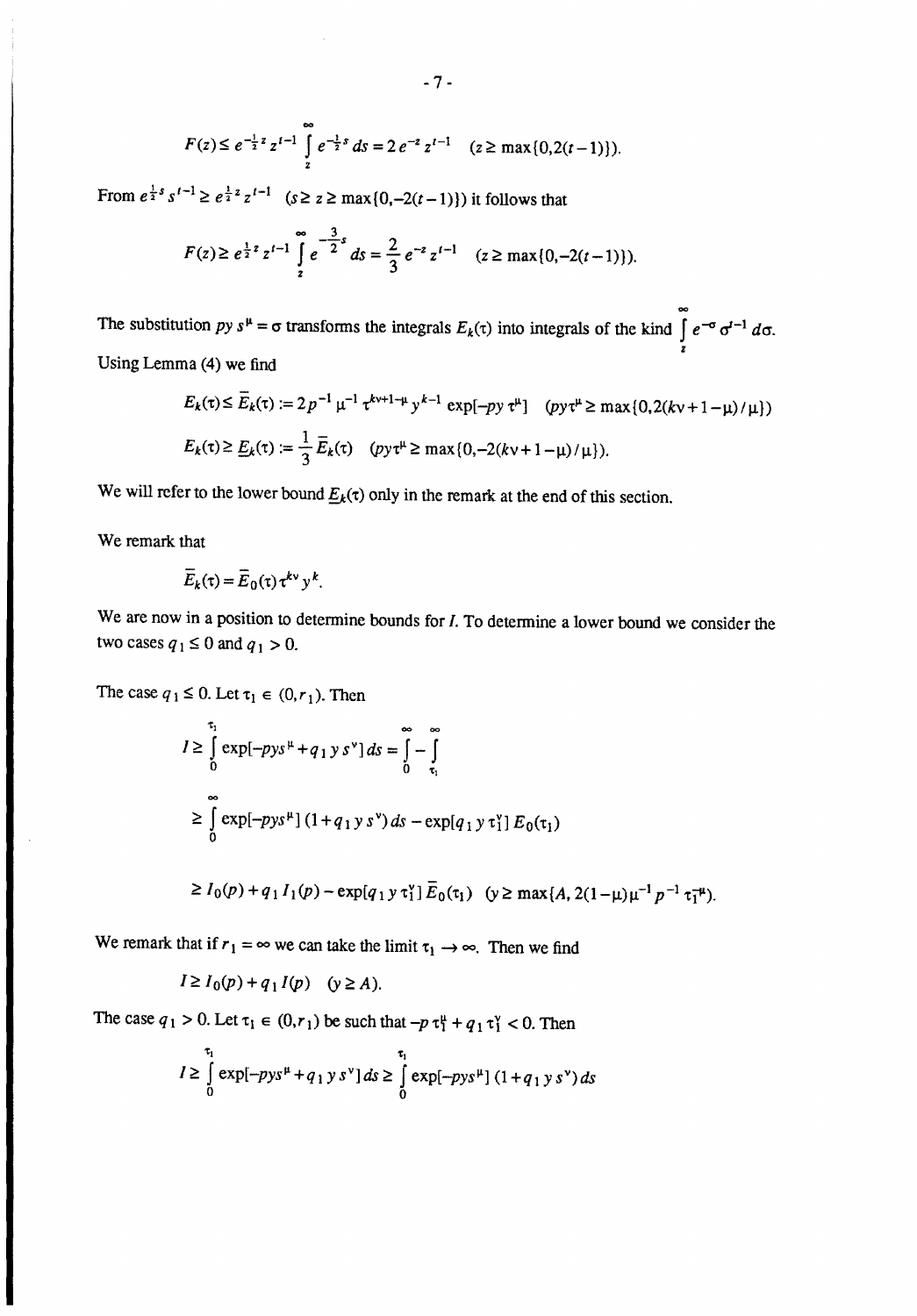$$
= I_0(p) + q_1 I_1(p) - E_0(\tau_1) - q_1 E_1(\tau_1)
$$
  
\n
$$
\ge I_0(p) + q_1 I_1(p) - \overline{E}_0(\tau_1) (1 + q_1 y \tau_1^y)
$$
  
\n
$$
\ge I_0(p) + q_1 I_1(p) - \exp[q_1 y \tau_1^y] \overline{E}_0(\tau_1) \quad (y \ge \max\{A, 2(y + 1 - \mu)\mu^{-1} p^{-1} \tau_1^{-\mu}\}.
$$

The last step has been taken only in order to get the same fonnula for both cases. Otherwise we have to distinguish between the two cases.

In determining an upper bound for *I* we distinguish between the two cases  $q_2 \le 0$  and  $q_2 > 0$ .

The case  $q_2 \le 0$ . We take  $\tau_2 \in (0,r_2)$ . Then

$$
I \leq \int_{0}^{\tau_{2}} \exp[-p y s^{\mu} + q_{2} y s^{\nu}] ds + R(\tau_{2})
$$
  
\n
$$
\leq \int_{0}^{\infty} \exp[-p y s^{\mu} + q_{2} y s^{\nu}] ds + R(\tau_{2})
$$
  
\n
$$
\leq \int_{0}^{\infty} \exp[-p y s^{\mu}] (1 + q_{2} y s^{\nu} + \frac{1}{2} q_{2}^{2} y^{2} s^{2\nu}) ds + R(\tau_{2})
$$
  
\n
$$
= I_{0}(p) + q_{2} I_{1}(p) + \frac{1}{2} q_{2}^{2} I_{2}(p) + R_{2}(\tau_{2}) \quad (y \geq A),
$$

where  $R(\tau)$  and  $R_2(\tau)$  are defined for  $0 \leq \tau \leq r_2$ ,  $y \geq A$  as follows:

$$
R(\tau) := \int_{\tau}^{\infty} \exp[y h(s)] ds \le \exp[(y - A) h(\tau)] \int_{0}^{\infty} \exp[A h(s)] ds
$$
  

$$
\le \exp[(y - A) (-p \tau^{\mu} + q_2 \tau^{\nu})] \int_{0}^{\infty} \exp[A h(s)] ds =: R_2(\tau).
$$

If  $r_2 = \infty$  then, letting  $\tau_2 \rightarrow \infty$ , we find

$$
I \le I_0(p) + q_2 I_1(p) + \frac{1}{2} q_2^2 I_2(p) \quad (y \ge A).
$$

The case  $q_2 > 0$ . Let  $\tau_2 \in (0, r_2)$  be such that  $-p \tau_2^{\mu} + q_2 \tau_2^{\nu} < 0$ . Then

$$
I \leq \int\limits_{0}^{\tau_2} \exp[-p\ y\ s^{\mu} + q_2\ y\ s^{\nu}] \, ds + R(\tau_2)
$$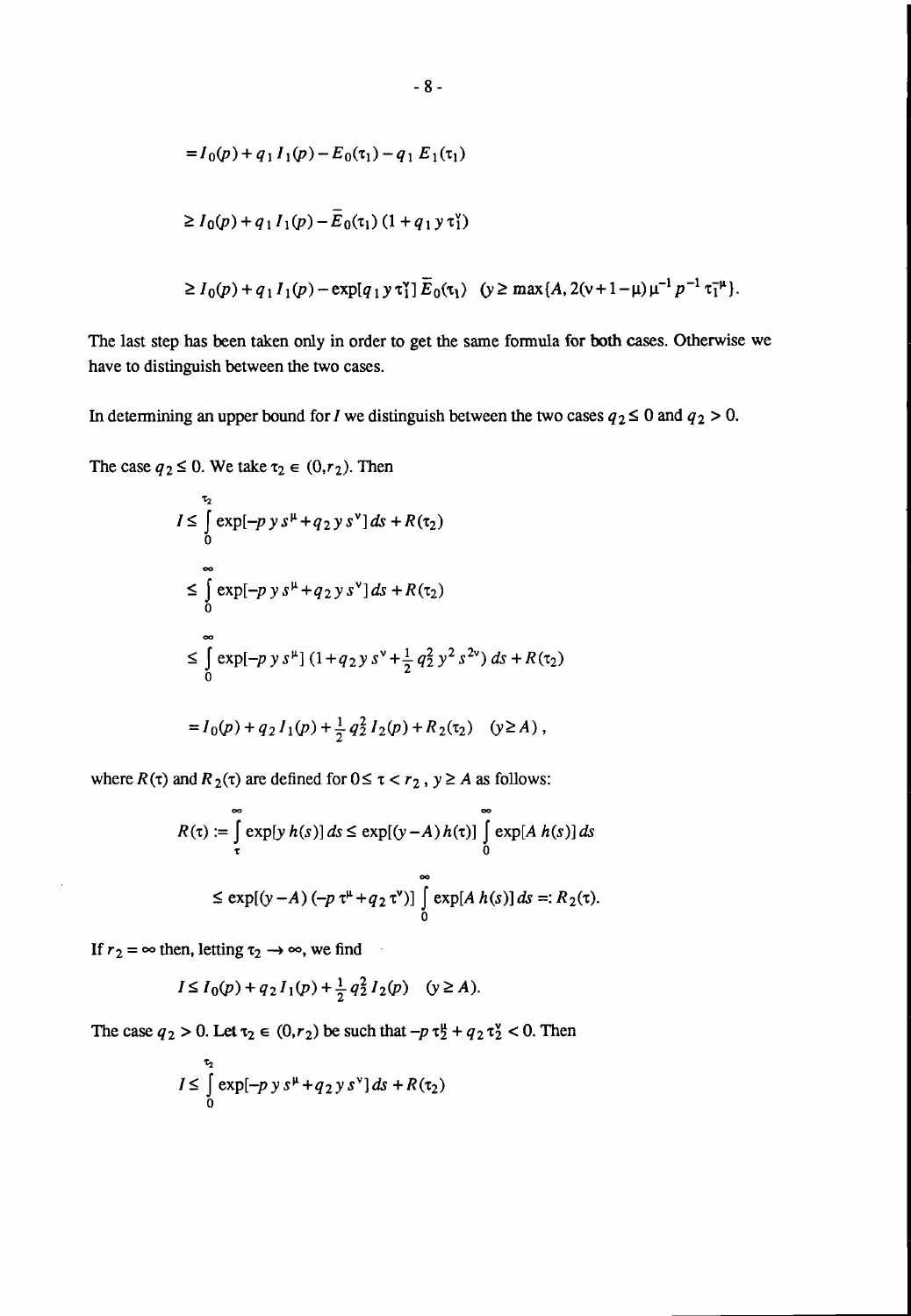$$
\leq \int_{0}^{\tau_{2}} \exp[-p y s^{\mu}] (1 + q_{2} y s^{\nu} + \frac{1}{2} q_{2}^{2} y^{2} s^{2\nu} \exp[q_{2} y s^{\nu}]) ds + R_{2}(\tau_{2})
$$
  
\n
$$
\leq I_{0}(p) + q_{2} I_{1}(p) + \frac{1}{2} q_{2}^{2} \int_{0}^{\tau_{2}} y^{2} s^{2\nu} \exp[(-p + q_{2} \tau_{2}^{\nu-\mu}) y s^{\mu}] ds + R_{2}(\tau_{2})
$$
  
\n
$$
\leq I_{0}(p) + q_{2} I_{1}(p) + \frac{1}{2} q_{2}^{2} I_{2}(p - q_{2} \tau_{2}^{\nu-\mu}) + R(\tau_{2}) \quad (y \geq A).
$$

#### REMARK

Keeping in mind that

$$
\sum_{k=0}^{n-1} \frac{x^k}{k!} \le e^x \le \sum_{k=0}^{n-1} \frac{x^k}{k!} + \frac{x^n}{n!} e^x \quad (n \in \mathbb{N}, x \ge 0)
$$
  

$$
\sum_{k=0}^{n-1} \frac{x^k}{k!} \le e^x \le \sum_{k=0}^{n} \frac{x^k}{k!} \quad (n \in 2 \mathbb{N}, x \le 0)
$$

we could have been chosen more (or less) terms in the Taylor expansion of  $\exp[q y s^{\nu}]$ . For instance, in the case  $q_2 > 0$  we could have derived that for  $n \in \mathbb{N}$ 

$$
I \leq \sum_{k=0}^{n-1} \frac{1}{k!} q_2^k I_k(p) + \frac{1}{n!} q_2^n I_n(p - q_2 \tau_2^{y-\mu}) + R_2(\tau_2) \quad (y \geq A).
$$

To get simple formulas we have chosen the shortest possible expansions such that at least the linear contributions with respect to  $q_1$  and  $q_2$  are given exactly.

Furthermore, in striving after simple formulas we have neglected several exponential small terms. We give an example. Deriving an upper bound in the case  $q_2 > 0$  we have neglected  $E_0(\tau_2) + q_2 E_1(\tau_2)$  in

$$
\int_{0}^{\tau_2} \exp[-p y s^{\mu}] (1 + q_2 y s^{\nu}) ds \leq \int_{0}^{\infty} \exp[-p y s^{\mu}] (1 + q_2 y s^{\nu}) ds - \underline{E}_0(\tau_2) - q_2 \underline{E}_1(\tau_2).
$$

#### 5. BOUNDS OF S

From the monotonicity of  $f$  it follows that

$$
I\leq S(x,n)\leq x+I\quad (x>0\,,\,n\in\ N)\,,
$$

where

$$
I := x \int_{0}^{\infty} (f(x t))^{n} dt = \int_{0}^{\infty} (f(s))^{n} ds.
$$

It follows that  $\lim_{x \downarrow 0} S(x,n) = I$ .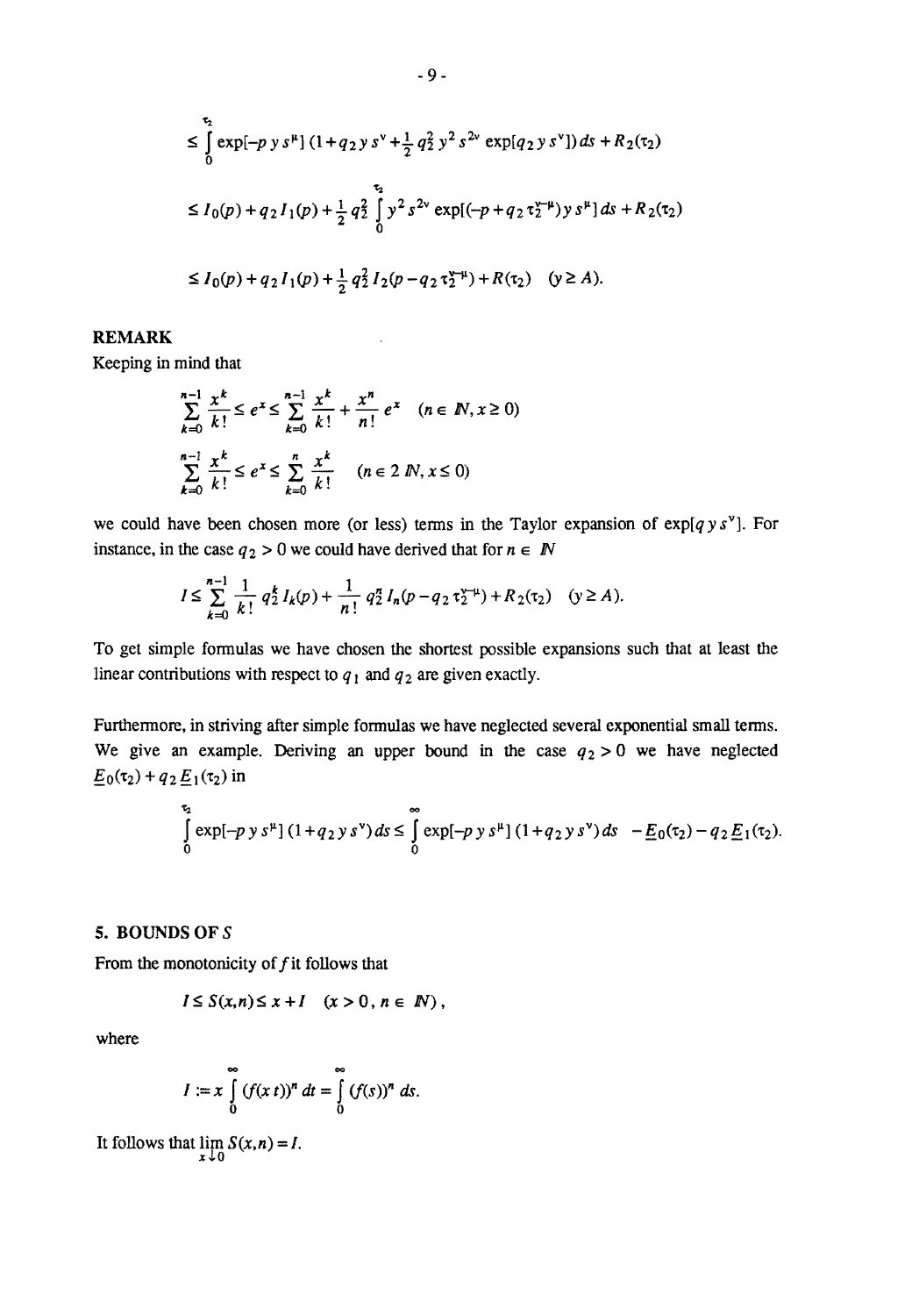The asymptotic behaviour of  $f$  implies that

$$
\log f(s) = -a s^{\alpha} + O(s^{\gamma}) \quad (s \downarrow 0),
$$

where  $\gamma = \min{\{\beta, 2\alpha\}}$ . Clearly there are numbers  $\delta_1, \delta_2 \in (0, \infty]$  and constants  $c_1$  and  $c_2$  such that

$$
(5)
$$

$$
\log f(s) \ge -a s^{\alpha} + c_1 s^{\gamma} \quad (0 \le s < \delta_1)
$$
\n
$$
\log f(s) \le -a s^{\alpha} + c_2 s^{\gamma} \quad (0 \le s < \delta_2).
$$

It follows that  $h(s) := \log f(s)$  satisfies the requirements of Theorem (3). Hence we can take the result of Theorem (3) with

$$
p := a
$$
,  $\mu := \alpha$ ,  $\nu = \gamma$ ,  $q_1 = c_1$ ,  $q_2 := c_2$ ,  $r_1 := \delta_1$ ,  $r_2 := \delta_2$  and  $A = 1$ .

#### 6. BOUNDS OF P

We define

$$
L(x,k) := \sum_{i=0}^k \log f(ix) \quad (x>0),
$$

where we take  $L(x, k) = -\infty$  if the value  $f(ix) = 0$  occurs in the sum. Since  $\log f$  is monotonically decreasing and  $\log f(0) = 0$  we get

$$
\int_{1}^{k+1} \log f(xs) ds \le L(x,k) \le \int_{0}^{k} \log f(xs) ds ,
$$

or, equivalently

$$
x^{-1} J((k+1)x) - x^{-1} J(x) \le L(x,k) \le x^{-1} J(kx) ,
$$

where

$$
J(x) := \int_{0}^{x} \log f(s) \, ds \quad (x \ge 0).
$$

Using these bounds for  $L(x, k)$  in

$$
\int_{0}^{\infty} \exp L(x,k) \, dk \le P(x) = \sum_{k=0}^{\infty} \exp L(x,k) \le 1 + \int_{0}^{\infty} \exp L(x,k) \, dk
$$

we find (using that  $J$  is negative)

$$
P(x) \le 1 + x^{-1} \int_{0}^{\infty} \exp[x^{-1} J(s)] ds ,
$$